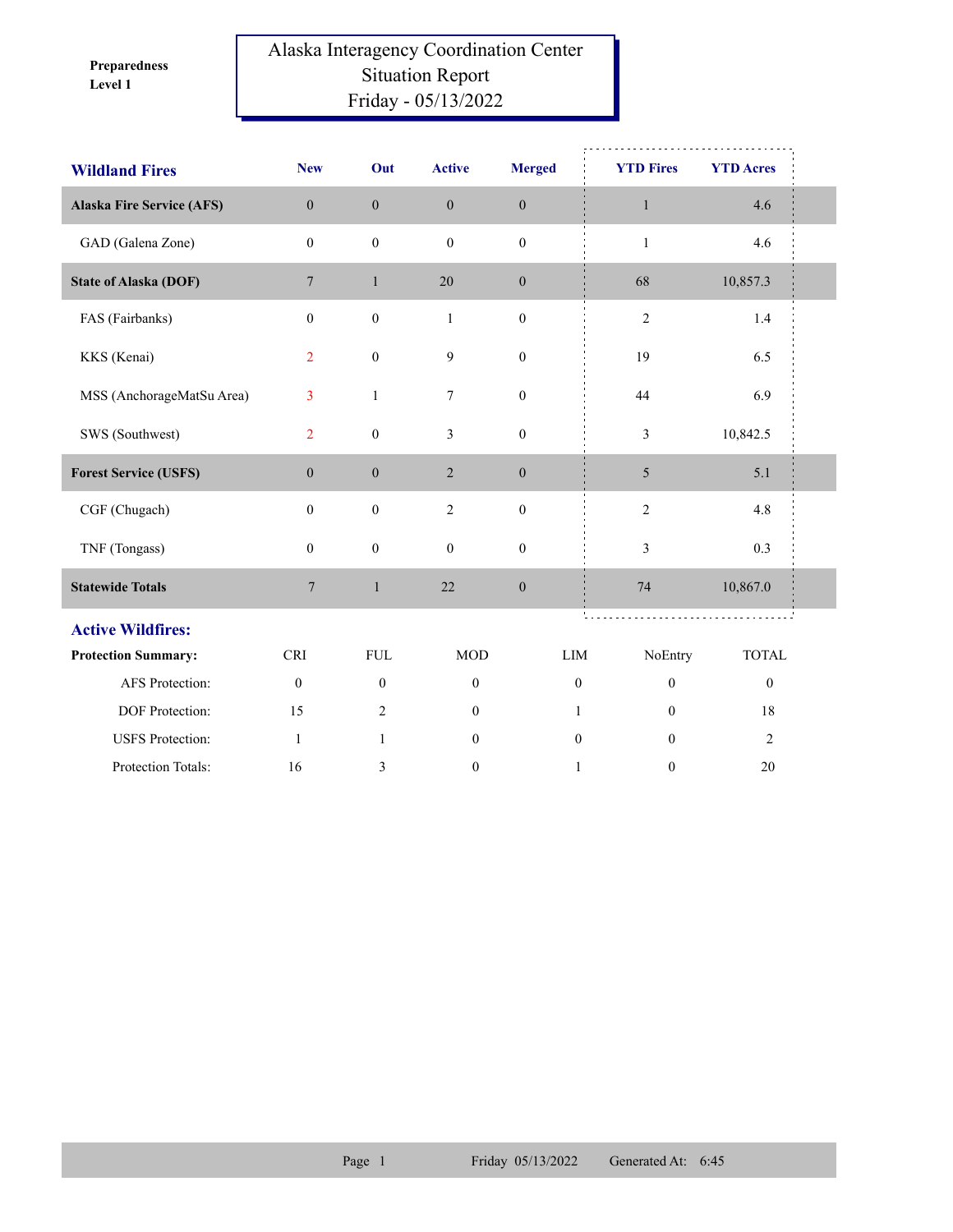## **Active Fires Status Summary**

|                         | Staffed           |                     | Unstaffed         |                   |  |  |
|-------------------------|-------------------|---------------------|-------------------|-------------------|--|--|
|                         | Contained $(S/C)$ | Uncontained $(S/U)$ | Contained $(U/C)$ | Uncontained (U/U) |  |  |
| AFS Protection:         |                   |                     |                   |                   |  |  |
| DOF Protection:         |                   |                     |                   |                   |  |  |
| <b>USFS</b> Protection: |                   |                     |                   |                   |  |  |
| Status Totals:          |                   |                     | 18                |                   |  |  |

| <b>Active Fires Acreage Summary</b> |                       |                |  |
|-------------------------------------|-----------------------|----------------|--|
|                                     | Acres                 | Acreage Change |  |
| 7 New                               | 540.6                 |                |  |
| l Staffed                           | 4.3                   | 0.0            |  |
| 15 Monitor                          | 10,308.6              | 615.0          |  |
| 3 Prescribed                        | 597.0                 | 530.1          |  |
| 26 Fires                            | Total Acres: 11,450.5 |                |  |

## **Prescribed Fires**

|                                 | <b>YTD</b> Fires | <b>YTD</b> Acres | New | Active | Out Yesterday |
|---------------------------------|------------------|------------------|-----|--------|---------------|
| Military                        |                  | 579.0            |     |        |               |
| National Park Service           |                  | 0.1              |     |        |               |
| State of Alaska                 |                  | 5.1              |     |        |               |
| U.S. Forest Service             |                  | 18.0             |     |        |               |
| <b>Fuels Management Totals:</b> |                  | 602.2            |     |        |               |

## **Cause Summary For All Fires (Includes Merged Fires But Not Prescribed Fires)**

|        | Human: 65       |                | 519.4 Acres |
|--------|-----------------|----------------|-------------|
|        | Lightning: 1    |                | $0.1$ Acres |
|        | Undetermined: 8 | 10,347.5 Acres |             |
| Total: | 74              | 10,867.0 Acres |             |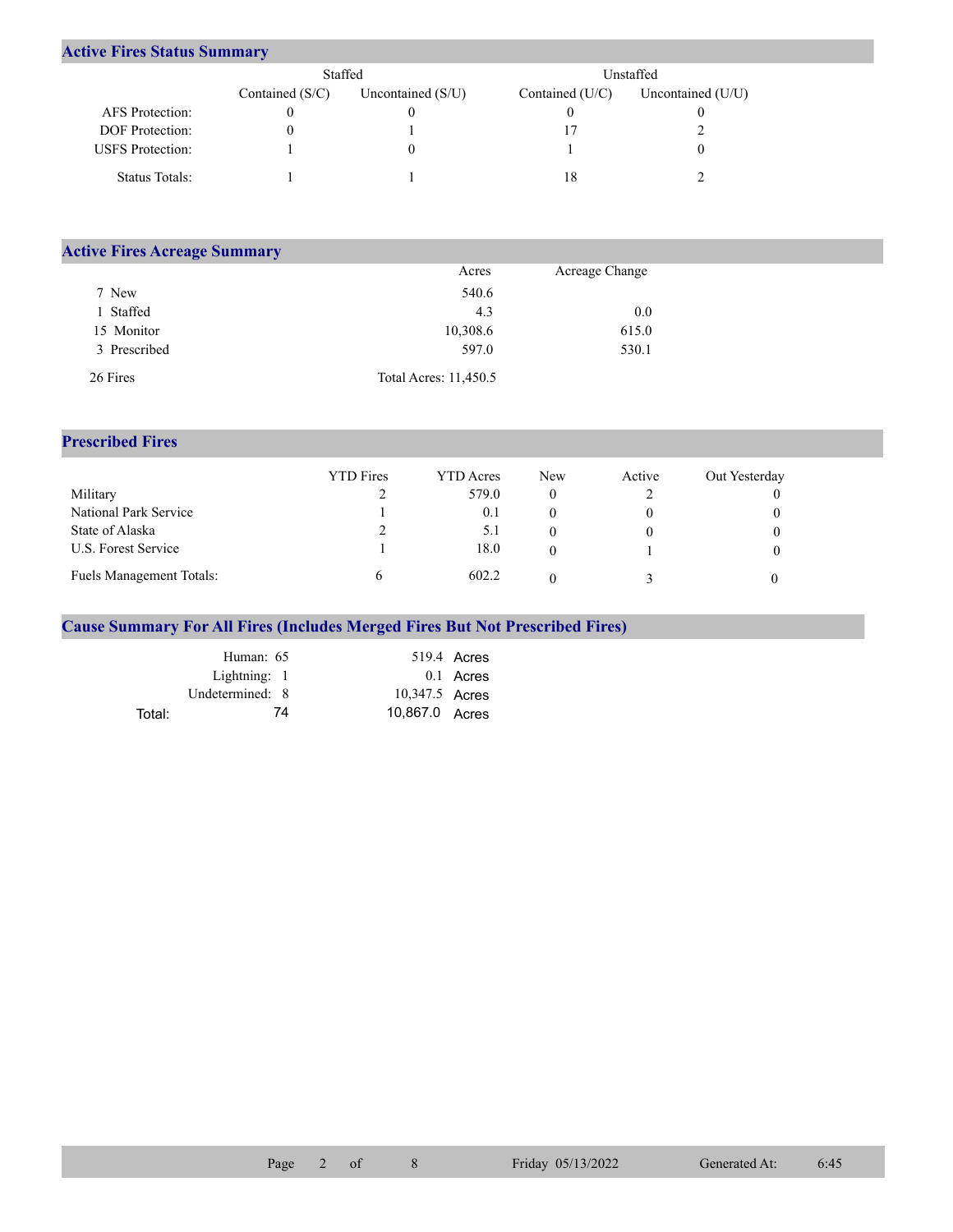| <b>New</b>                                                                                                                                                                                                                                                                                                                                                  |              | Count: 7                           |                   | Acres: 540.6 |                                         |                        |                  |
|-------------------------------------------------------------------------------------------------------------------------------------------------------------------------------------------------------------------------------------------------------------------------------------------------------------------------------------------------------------|--------------|------------------------------------|-------------------|--------------|-----------------------------------------|------------------------|------------------|
| Daily Report From: 05/12                                                                                                                                                                                                                                                                                                                                    |              |                                    |                   |              |                                         | 0.1 Acreage On 05/12   |                  |
|                                                                                                                                                                                                                                                                                                                                                             |              | Lat: 61 32.3370                    | Status: U/C       |              | Acres: 0.1                              |                        | Option: Critical |
| 201080                                                                                                                                                                                                                                                                                                                                                      |              | Lon: 149 28.4280                   |                   |              | Start Date: 05/12                       | Area: MSS              |                  |
| 080                                                                                                                                                                                                                                                                                                                                                         |              | Owner: Private<br>Name: W Fairview | Unit:             |              | <b>AKPRI-Private</b>                    |                        | Cause: Human     |
| MATCOM reported a structure fire with potential wildland involvement. Forestry arrived to a structure fire that had                                                                                                                                                                                                                                         |              |                                    |                   |              |                                         |                        |                  |
| escapement into grass and leaf litter. Unified command was established. Forestry suppressed the wildland. The fire is placed<br>in monitor status.                                                                                                                                                                                                          |              |                                    |                   |              |                                         |                        |                  |
| Daily Report From: 05/12                                                                                                                                                                                                                                                                                                                                    |              |                                    |                   |              |                                         | 0.2 Acreage On 05/12   |                  |
|                                                                                                                                                                                                                                                                                                                                                             |              | Lat: $60\,27.8233$                 | Status: U/C       |              | Acres: $0.2$                            |                        | Option: Critical |
| 203079                                                                                                                                                                                                                                                                                                                                                      |              | Lon: 151 10.3717                   |                   |              | Start Date: 05/12                       | Area: KKS              |                  |
|                                                                                                                                                                                                                                                                                                                                                             | Owner: State |                                    | Unit:             |              | <b>AKDNS-AK Dept. Natural Resources</b> |                        |                  |
| 079                                                                                                                                                                                                                                                                                                                                                         |              | Name: Wendy Lane                   |                   |              |                                         |                        | Cause: Human     |
| AST reported a grass fire that had gotten out of control of the LO and was encroaching on a deck. Forestry personnel w/H                                                                                                                                                                                                                                    |              |                                    |                   |              |                                         |                        |                  |
| 123 SH, and SFD responded. When they arrived onscene, there were two fully engulfed strutures with another threatened.                                                                                                                                                                                                                                      |              |                                    |                   |              |                                         |                        |                  |
| Forestry stayed clear of the hazmat smoke, and gridded the green for spot fires and wildland involvement. Fire was knocked                                                                                                                                                                                                                                  |              |                                    |                   |              |                                         |                        |                  |
| down and contained and controlled.                                                                                                                                                                                                                                                                                                                          |              |                                    |                   |              |                                         |                        |                  |
| Daily Report From: 05/12                                                                                                                                                                                                                                                                                                                                    |              |                                    |                   |              |                                         | 500.0 Acreage On 05/12 |                  |
|                                                                                                                                                                                                                                                                                                                                                             |              | Lat: 51 57.0483                    | Status: U/U       |              | Acres: 500.0                            |                        | Option: Unknown  |
| 204078                                                                                                                                                                                                                                                                                                                                                      |              | Lon: 176 40.0683                   |                   |              | Start Date: 05/12                       | Area: SWS              |                  |
|                                                                                                                                                                                                                                                                                                                                                             | Owner: DOD   |                                    | Unit:             |              | <b>AKNVQ-U.S. Navy</b>                  |                        |                  |
| 078                                                                                                                                                                                                                                                                                                                                                         | Name: Adak   |                                    |                   |              |                                         |                        | Cause: Human     |
| Fire was started on 05/08 - the Matsu FMO was not informed until 05/12. The Fire was started by the Military blasting to the<br>clear the road. The rough mapped estimate in acreage is currently betwenn 500-600 acres. The fire will require no additional<br>resources.                                                                                  |              |                                    |                   |              |                                         |                        |                  |
| Daily Report From: 05/12                                                                                                                                                                                                                                                                                                                                    |              |                                    |                   |              |                                         | 0.1 Acreage On 05/12   |                  |
| PMS1                                                                                                                                                                                                                                                                                                                                                        |              | Lat: 61 43.9700                    | Status: U/C       |              | Acres: 0.1                              | Option: Full           |                  |
| 201077                                                                                                                                                                                                                                                                                                                                                      |              | Lon: 149 01.7300                   |                   |              | Start Date: 05/12                       | Area: MSS              |                  |
|                                                                                                                                                                                                                                                                                                                                                             | Owner: State |                                    | Unit:             |              | <b>AKDNS-AK Dept. Natural Resources</b> |                        |                  |
| 077                                                                                                                                                                                                                                                                                                                                                         |              | Name: Buffalo Mine Coal Seam 2022  |                   |              |                                         |                        | Cause: Lightning |
| MATCOM notified Forestry of smoke coming from the side of the mountain, at the end of Buffalo Mine road. One Forestry<br>engine responded to investigate. Once in the area, the engine crew of M61 discovered a coal seam burning in the same area<br>as previous years. Currently there is no spread potential due to snow and shale surrounding the area. |              |                                    |                   |              |                                         |                        |                  |
| Daily Report From: 05/12                                                                                                                                                                                                                                                                                                                                    |              |                                    |                   |              |                                         | 0.1 Acreage On 05/12   |                  |
|                                                                                                                                                                                                                                                                                                                                                             |              | Lat: 61 37.3636                    | Status: Out 05/12 |              | Acres: 0.1                              |                        | Option: Critical |
| 201076                                                                                                                                                                                                                                                                                                                                                      |              | Lon: 149 25.6103                   |                   |              | Start Date: 05/12                       | Area: MSS              |                  |
| 076                                                                                                                                                                                                                                                                                                                                                         |              | Owner: Private<br>Name: Dunedin    | Unit:             |              | <b>AKPRI-Private</b>                    |                        | Cause: Human     |
| Fire was reported by Matcom. West Lakes FD Resonded. Forestry responded with 1 engine. Fire was contained and<br>controlled. Fire was called out.                                                                                                                                                                                                           |              |                                    |                   |              |                                         |                        |                  |
| Daily Report From: 05/12                                                                                                                                                                                                                                                                                                                                    |              |                                    |                   |              |                                         | 0.1 Acreage On 05/12   |                  |
|                                                                                                                                                                                                                                                                                                                                                             |              | Lat: $59\,42.8300$                 | Status: U/C       |              | Acres: 0.1                              |                        | Option: Critical |
| 203075                                                                                                                                                                                                                                                                                                                                                      |              | Lon: 151 42.2433                   |                   |              | Start Date: 05/12                       | Area: KKS              |                  |
|                                                                                                                                                                                                                                                                                                                                                             |              | Owner: Private                     | Unit:             |              | <b>AKPRI-Private</b>                    |                        |                  |
| 075                                                                                                                                                                                                                                                                                                                                                         |              | Name: Mile Marker 164              |                   |              |                                         |                        | Cause: Human     |
| Forestry responded to the report of the slash pile, K-61 assisted with extinguishing a small burnpile escapement.                                                                                                                                                                                                                                           |              |                                    |                   |              |                                         |                        |                  |
|                                                                                                                                                                                                                                                                                                                                                             |              |                                    |                   |              |                                         |                        |                  |
|                                                                                                                                                                                                                                                                                                                                                             |              |                                    |                   |              |                                         |                        |                  |
|                                                                                                                                                                                                                                                                                                                                                             |              |                                    |                   |              |                                         |                        |                  |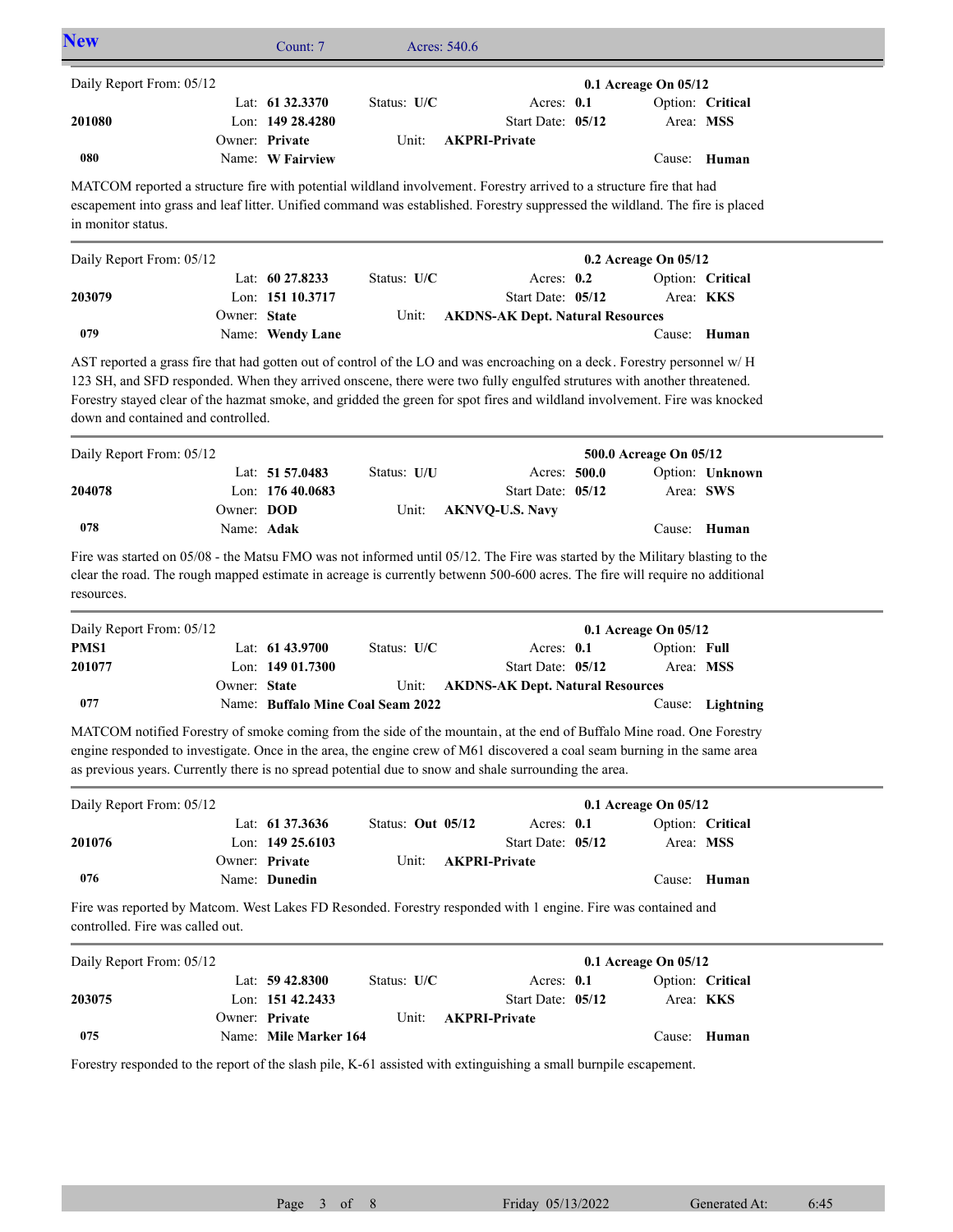| <b>New</b>               | Count: 7           | Acres: $540.6$ |                                   |                       |                     |  |
|--------------------------|--------------------|----------------|-----------------------------------|-----------------------|---------------------|--|
| Daily Report From: 05/12 |                    |                |                                   | 40.0 Acreage On 05/12 |                     |  |
| PMR4                     | Lat: $5520.4900$   | Status: S/U    | Acres: $40.0$                     |                       | Option: Unknown     |  |
| 204074                   | Lon: $16025.9600$  | Personnel: 8   | Start Date: 05/12                 |                       | Area: SWS           |  |
| PNPMR4                   | Owner: ANCSA       | Unit:          | <b>AKVLN-Shumagin Corporation</b> |                       |                     |  |
| 074                      | Name: Danger Point |                |                                   | Cause:                | <b>Undetermined</b> |  |

The fire was reported by Sand Point PD as a wildland fire 2 miles east of town. One Forestry A/A, two tankers, and one jump ship responded, A/A found a twenty-five acre creeping fire in grass and brush. Eight jumpers deployed and began suppression action with local VFD. Suppression action continue this evening.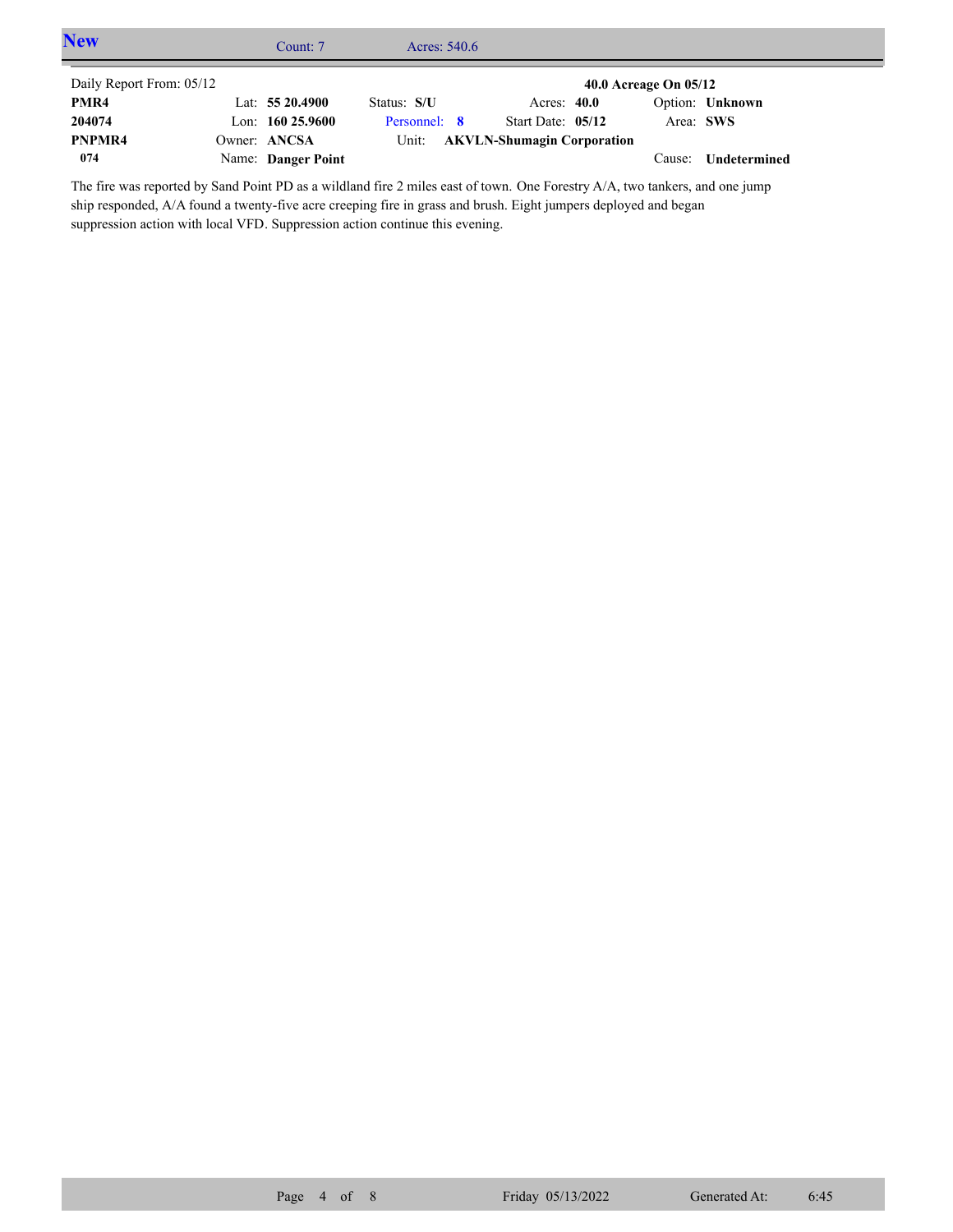| <b>Staffed</b>           |               | Count: 1                  | Acres: $4.3$ |                               | Acreage Change: 0.0           |                     |  |
|--------------------------|---------------|---------------------------|--------------|-------------------------------|-------------------------------|---------------------|--|
| Daily Report From: 05/12 |               |                           |              |                               | No Acreage Change Since 05/11 |                     |  |
| PMG1                     |               | Lat: $6029.7833$          | Status: S/C  | Acres: $4.3$                  |                               | Option: Critical    |  |
| 000066                   |               | Lon: $149\,47.3100$       | Personnel: 8 | Start Date: 05/10             | Area: CGF                     |                     |  |
| P0PMG1                   | Owner: County |                           | Unit:        | AKAKS-Kenai Peninsula Borough |                               |                     |  |
| 066                      |               | Name: Kenai Lake Overlook |              |                               | L'ause:                       | <b>Undetermined</b> |  |

Resources continued to mop up the fire today. Forest service resources will continue to staff the fire.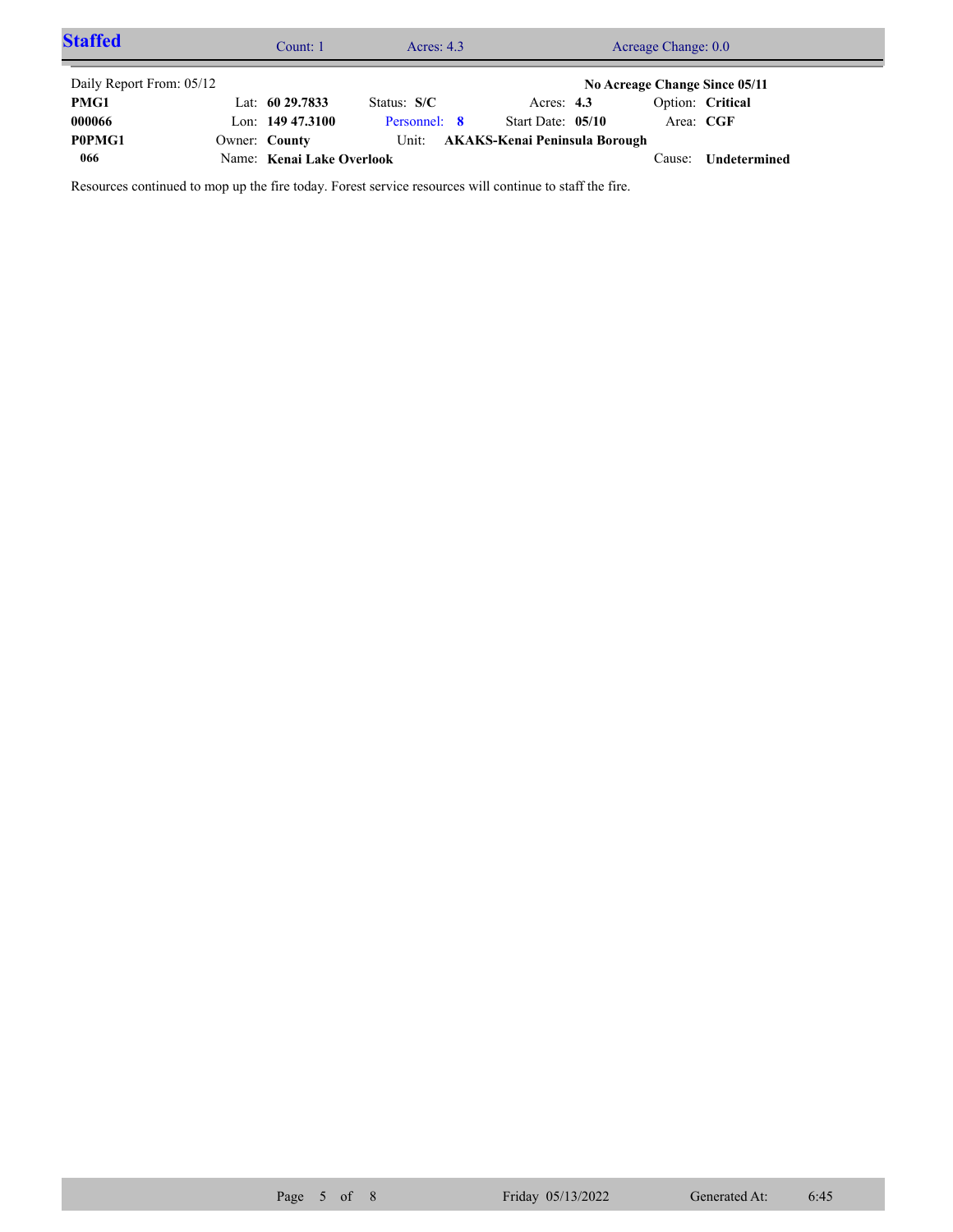|  | <b>Monitor</b><br>Acres: 10,308.6<br>Acreage Change: 613.0<br>Count: 15 |  |
|--|-------------------------------------------------------------------------|--|
|--|-------------------------------------------------------------------------|--|

**These fires are currently in monitor status. Monitoring schedules are based on defined timeframes, but are dependent on available resources, and weather conditions. When monitoring occurs, information will be updated.**

| Daily Report From: 05/12 |                     |               |                                        | $0.1$ Acreage On $05/12$ |                  |
|--------------------------|---------------------|---------------|----------------------------------------|--------------------------|------------------|
| PMR3                     | Lat: $61\,23.8217$  | Status: $U/C$ | Acres: $0.1$                           |                          | Option: Critical |
| 201073                   | Lon: $149\,28.3183$ |               | Start Date: 05/11                      |                          | Area: MSS        |
|                          | Owner: County       |               | Unit: AKAKS-Anchorage, Municipality of |                          |                  |
| 073                      | Name: Birchwood     |               |                                        |                          | Cause: Human     |

Forestry recieved a call from AFD after hours, Forestry followed up with one engine to check the area. The fire was 0% active in leaf litter.

| Last Report: 05/11 |             |                     |             |                                    | 0.1 Acreage On 05/11 |                               |
|--------------------|-------------|---------------------|-------------|------------------------------------|----------------------|-------------------------------|
| PMM <sub>6</sub>   |             | Lat: $61\,36.8720$  | Status: U/C | Acres: 0.1                         |                      | Option: Critical              |
| 201072             |             | Lon: 149 22.3561    |             | Start Date: 05/11                  | Area: MSS            |                               |
|                    |             | Owner: Private      | Unit:       | <b>AKPRI-Private</b>               |                      |                               |
| 072                |             | Name: Wanamingo     |             |                                    |                      | Cause: Human                  |
| Last Report: 05/11 |             |                     |             |                                    | 4.0 Acreage On 05/11 |                               |
|                    |             | Lat: $57\,42.9640$  | Status: U/C | Acres: $4.0$                       |                      | Option: Critical              |
| 203071             |             | Lon: 152 36.0270    |             | Start Date: 05/11                  |                      | Area: KKS                     |
|                    |             | Owner: County       | Unit:       | <b>AKAKS-Kodiak Island Borough</b> |                      |                               |
| 071                |             | Name: Bell Flats    |             |                                    |                      | Cause: Human                  |
| Last Report: 05/11 |             |                     |             |                                    | 0.1 Acreage On 05/11 |                               |
|                    |             | Lat: $59\,44.7700$  | Status: U/C | Acres: 0.1                         |                      | Option: Critical              |
| 203070             |             | Lon: 151 13.6200    |             | Start Date: 05/11                  |                      | Area: <b>KKS</b>              |
|                    |             | Owner: Private      | Unit:       | <b>AKPRI-Private</b>               |                      |                               |
| 070                |             | Name: Full Curl     |             |                                    |                      | Cause: Human                  |
| Last Report: 05/11 |             |                     |             |                                    | 0.1 Acreage On 05/11 |                               |
|                    |             | Lat: $59\,47.3400$  | Status: U/C | Acres: 0.1                         |                      | Option: Critical              |
| 203069             |             | Lon: $15108.2200$   |             | Start Date: 05/11                  |                      | Area: KKS                     |
|                    |             | Owner: Private      | Unit:       | <b>AKPRI-Private</b>               |                      |                               |
| 069                |             | Name: Morrison      |             |                                    |                      | Cause: Human                  |
| Last Report: 05/11 |             |                     |             |                                    | 0.1 Acreage On 05/11 |                               |
|                    |             | Lat: $64\,52.8700$  | Status: U/C | Acres: 0.1                         | Option: Full         |                               |
| 211068             |             | Lon: 147 01.5467    |             | Start Date: 05/11                  | Area: FAS            |                               |
|                    |             | Owner: Private      | Unit:       | <b>AKPRI-Private</b>               |                      |                               |
| 068                |             | Name: Hirn Road     |             |                                    |                      | Cause: Human                  |
| Last Report: 05/10 |             |                     |             |                                    | 0.1 Acreage On 05/10 |                               |
|                    |             | Lat: $59\,40.0990$  | Status: U/C | Acres: 0.1                         |                      | Option: Critical              |
| 203067             |             | Lon: 151 29.9990    |             | Start Date: 05/10                  |                      | Area: <b>KKS</b>              |
|                    |             | Owner: Private      | Unit:       | <b>AKPRI-Private</b>               |                      |                               |
| 067                | Name: Racer |                     |             |                                    |                      | Cause: Human                  |
| Last Report: 05/11 |             |                     |             |                                    |                      | No Acreage Change Since 05/10 |
|                    |             | Lat: 60 32.7310     | Status: U/C | Acres: 0.2                         |                      | Option: Critical              |
| 203065             |             | Lon: $15047.6140$   |             | Start Date: 05/10                  |                      | Area: KKS                     |
|                    |             | Owner: Private      | Unit:       | <b>AKPRI-Private</b>               |                      |                               |
| 065                |             | Name: Swanson River |             |                                    |                      | Cause: Human                  |
|                    |             |                     |             |                                    |                      |                               |

Page 6 of 8 Friday 05/13/2022 Generated At: 6:45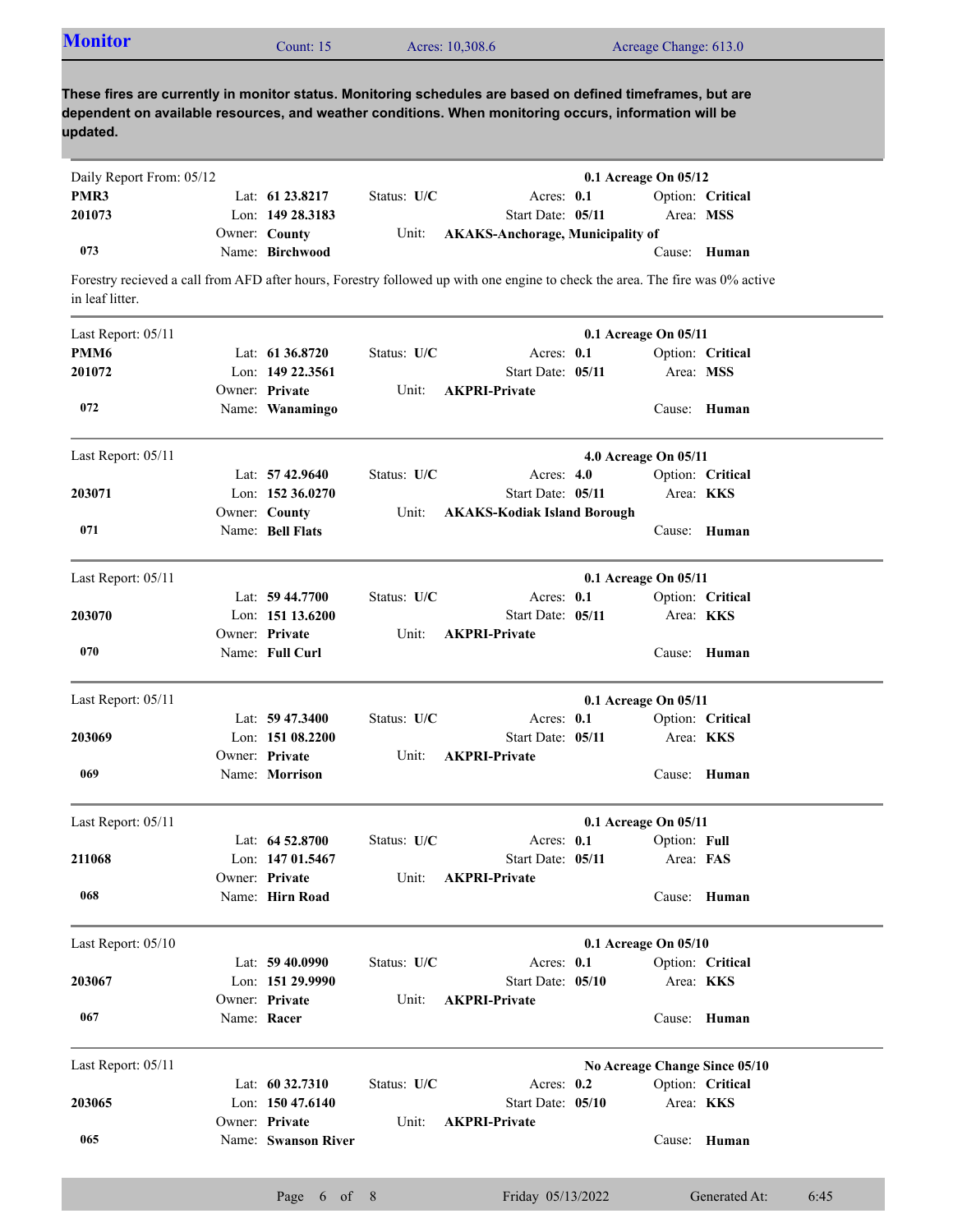| <b>Monitor</b><br>Acres: 10,308.6<br>Acreage Change: 613.0<br>Count: 15 |  |
|-------------------------------------------------------------------------|--|

**These fires are currently in monitor status. Monitoring schedules are based on defined timeframes, but are dependent on available resources, and weather conditions. When monitoring occurs, information will be updated.**

| Last Report: 05/10 |                      |                      |             | 0.1 Acreage On 05/10                              |                                  |                     |  |  |
|--------------------|----------------------|----------------------|-------------|---------------------------------------------------|----------------------------------|---------------------|--|--|
| PMF8               |                      | Lat: $61\,34.9950$   | Status: U/C | Acres: $0.1$                                      |                                  | Option: Critical    |  |  |
| 201064             |                      | Lon: $14942.6950$    |             | Start Date: 05/10                                 | Area: MSS                        |                     |  |  |
| <b>PNPMF8</b>      | Owner: State         |                      | Unit:       | <b>AKDTS-AK Dept. Transportation</b>              |                                  |                     |  |  |
| 064                |                      | Name: Forest Hills   |             |                                                   |                                  | Cause: Human        |  |  |
| Last Report: 05/10 |                      |                      |             |                                                   | 0.1 Acreage On 05/10             |                     |  |  |
| PME7               |                      | Lat: $61\,36.0470$   | Status: U/C | Acres: 0.1                                        |                                  | Option: Critical    |  |  |
| 201062             |                      | Lon: 149 30.8720     |             | Start Date: 05/09                                 | Area: MSS                        |                     |  |  |
| <b>PNPME7</b>      |                      | Owner: Private       | Unit:       | <b>AKPRI-Private</b>                              |                                  |                     |  |  |
| 062                |                      | Name: Spruce         |             |                                                   | Cause: Human                     |                     |  |  |
| Last Report: 05/10 |                      |                      |             |                                                   | No Acreage Change Since 05/09    |                     |  |  |
| PMC4               |                      | Lat: 61 32.3717      | Status: U/C | Acres: 0.1                                        |                                  | Option: Critical    |  |  |
| 201060             |                      | Lon: 149 57.1500     |             | Start Date: 05/09                                 | Area: MSS                        |                     |  |  |
| PNPMC4             |                      | Owner: Private       | Unit:       | <b>AKPRI-Private</b>                              |                                  |                     |  |  |
| 060                |                      | Name: Our Rd         |             |                                                   | Cause:                           | Undetermined        |  |  |
| Last Report: 05/08 | 0.1 Acreage On 05/08 |                      |             |                                                   |                                  |                     |  |  |
|                    |                      | Lat: $60\,39.5990$   | Status: U/C | Acres: $0.1$                                      |                                  | Option: Critical    |  |  |
| 203058             |                      | Lon: 151 18.8260     |             | Start Date: 05/08                                 | Area: KKS                        |                     |  |  |
|                    |                      | Owner: Private       | Unit:       | <b>AKPRI-Private</b>                              |                                  |                     |  |  |
| 058                |                      | Name: Wesley Court   |             |                                                   | Cause:                           | Human               |  |  |
| Last Report: 05/11 |                      |                      |             |                                                   | No Acreage Change Since 05/10    |                     |  |  |
| PL8P               |                      | Lat: $60\,29.5458$   | Status: U/C | Acres: $0.5$                                      | Option: Full                     |                     |  |  |
| 232057             |                      | Lon: $14959.2440$    |             | Start Date: 05/08                                 | Area: CGF                        |                     |  |  |
| P0PL8P             | Owner: USFS          |                      | Unit:       | <b>AKCGF-Chugach National Forest</b>              |                                  |                     |  |  |
| 057                |                      | Name: West Juneau    |             |                                                   | Cause:                           | Human               |  |  |
| Last Report: 05/07 |                      | 0.4 Acreage On 05/07 |             |                                                   |                                  |                     |  |  |
|                    |                      | Lat: $6029.8840$     | Status: U/C | Acres: $0.4$                                      |                                  | Option: Critical    |  |  |
| 203056             |                      | Lon: 151 07.2920     |             | Start Date: 05/07                                 | Area: <b>KKS</b>                 |                     |  |  |
|                    |                      | Owner: Private       | Unit:       | <b>AKPRI-Private</b>                              |                                  |                     |  |  |
| 056                |                      | Name: Knacksted      |             |                                                   | Cause: Human                     |                     |  |  |
| Last Report: 04/26 |                      |                      |             |                                                   | 609.7 Acreage Change Since 04/23 |                     |  |  |
| PKS1               |                      | Lat: 60 32.1500      | Status: U/U | Acres: 10,302.5                                   |                                  | Option: Limited     |  |  |
| 204012             |                      | Lon: 160 54.7500     |             | Start Date: 04/16                                 | Area: SWS                        |                     |  |  |
| PNPKS1             |                      | Owner: USFWS         | Unit:       | <b>AKYDR-Yukon Delta National Wildlife Refuge</b> |                                  |                     |  |  |
| 012                |                      | Name: Kwethluk       |             |                                                   |                                  | Cause: Undetermined |  |  |